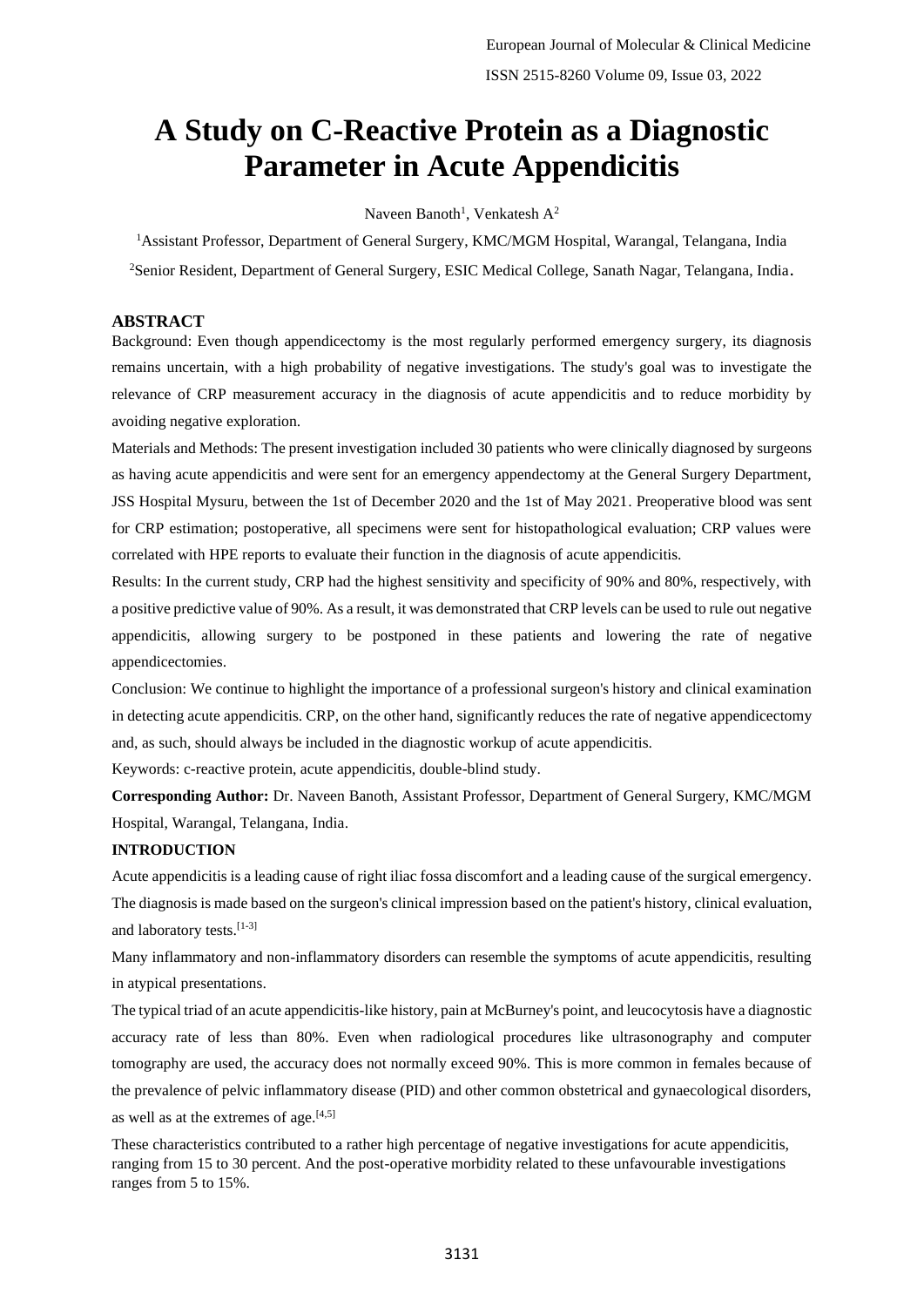On the one hand, a normal appendix at appendicectomy is a misdiagnosis; on the other hand, a delayed diagnosis of appendicitis might result in perforation and peritonitis.

As a result, surgeons have generally tolerated a greater percentage of needless appendicectomies to reduce the risk of perforations. In today's evidence-based medical era, this method is being called into doubt. The high rate of negative appendicitis explorations is a burden not only for the general surgeon, but also for the patient and society as a whole, because appendicitis surgery, like any other operation, has a socio-economic impact in the form of hospital expenses, lost working days, and declining productivity. The goal of surgical treatment is to remove an inflamed appendix before perforation with as few negative appendicectomies as possible.<sup>[6,7]</sup>

To summarise, acute appendicitis can mimic many other acute abdominal conditions/illnesses, and despite extensive clinical study and discussion, diagnosing acute appendicitis remains difficult. And appropriate care necessitates a precise diagnosis.

In reaction to tissue injury, C-reactive protein (CRP) and other acute-phase proteins increase. Many studies have looked into the value of elevated serum CRP levels in enhancing the diagnosis of acute appendicitis.

In this study, we examined serum CRP levels in the histology of the excised appendix. This study emphasises the role of normal blood C-reactive protein rather than elevated serum C-reactive protein in lowering the rate of negative explorations.

# **Aims and Objectives**

- To determine specificity, sensitivity and predictive value of the positive test and predictive value of negative test of CRP in the diagnosis of acute appendicitis.
- To compare it with the surgeon's clinical diagnosis.
- To interpret how this investigation can be used effectively to improve the diagnosis and decision making of acute appendicitis and hence reduce negative appendicectomies.

# **MATERIALS & METHODS**

Patients presenting to the General Surgery Department at JSS Hospital, with clinically confirmed acute appendicitis were the subjects of this double-blind study. They were enrolled after being informed about the study and giving their signed consent.

# **Inclusion Criteria**

All the patients who will be admitted to JSS Hospital during the study period with a diagnosis of acute appendicitis and posted for surgery are included in the study.

# **Exclusion Criteria**

- Children below 12 years and the elderly above 50 years will be excluded as theCRP response is not optimal.
- Patients who are managed conservatively are excluded from this study.
- Patients with a history of jaundice, signs and symptoms of liver disease,and chronic alcoholism are excluded as CRP is exclusively produced in the liver.
- Females taking t h e oral contraceptive pill or pregnant are excluded as CRP iselevated in these individuals.

#### **Method of collection of data:**

A surgeon evaluated a patient who had a history of acute stomach pain. First, a thorough medical history was acquired to establish the diagnosis. The surgeon performed a physical examination on the patient, which was followed by some usual laboratory testing and radiographs.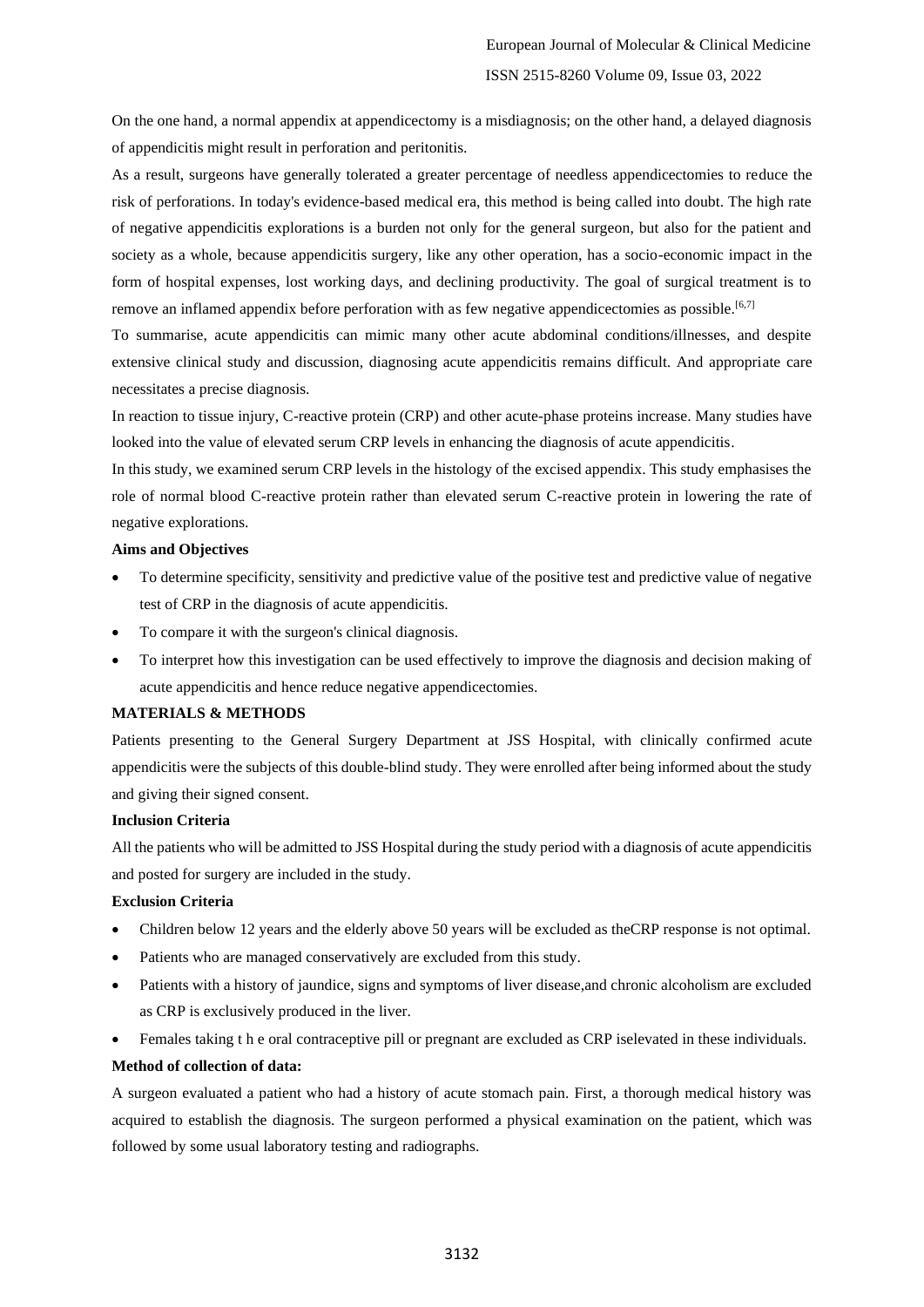During the physical examination, all instances were diagnosed by detecting right quadrant pain, guarding, and rebound soreness. Following that, the surgeon determined whether or not an emergency appendicectomy was required. Blood samples were taken from all patients who were clinically diagnosed with acute appendicitis for regular testing as well as CRP estimate. All patients' serum CRP levels were sent before the operation, which was done using the latex agglutination method. A normal value of serum CRP is 0.1 to 0.8 mg/dl, while values above 2.5mg/dl indicate a continuing inflammatory process and were regarded positive. Patients with CRP values less than 2.5mg/dl were classified as negative.

The results of CRP level measurement were not made available to surgeons and were not considered for surgery to evaluate the diagnostic accuracy of CRP levels with surgeons' clinical impressions.

Appendix specimens were sent to the Department of Pathology at JSS Hospital for histological investigation; surgical findings and histopathological examination of appendicectomy specimens verified the final and exact diagnosis.

True and erroneous surgeons' clinical diagnoses, as well as true and false positive or negative serum CRP findings, were determined as a result. The specificity, sensitivity, and accuracy of serum CRP concentrations were estimated using these data.

# **RESULTS**

In our study 30 cases were included who were diagnosed as having acute appendicitis clinically by surgeons. They were told about the study and informed consent was taken.

| Age in years | No. of patients | Percentage |
|--------------|-----------------|------------|
| $0 - 10$     | -               |            |
| $11 - 20$    | 09              | 30 %       |
| $21 - 30$    | 12              | 40%        |
| $31 - 40$    | 05              | 16.66%     |
| $41 - 50$    | 4               | 13.33%     |
| $>50$        |                 | -          |

# **Table 1: Age distribution**

In present series age of patient varied from 12-50 years. Maximum number of patients were in age group 21-30

years i.e. 21patients that forms about 40% of study group.

# **Table 2: Sex ratio**

|        | No. of patients | Percentage |
|--------|-----------------|------------|
| Male   | 19              | 63.33%     |
| Female | 1 J             | 36.64 %    |

In 30 cases that were included in our study 11 were females, and 19 were males i.e. 36.64% of females and 63.33% of males were studied.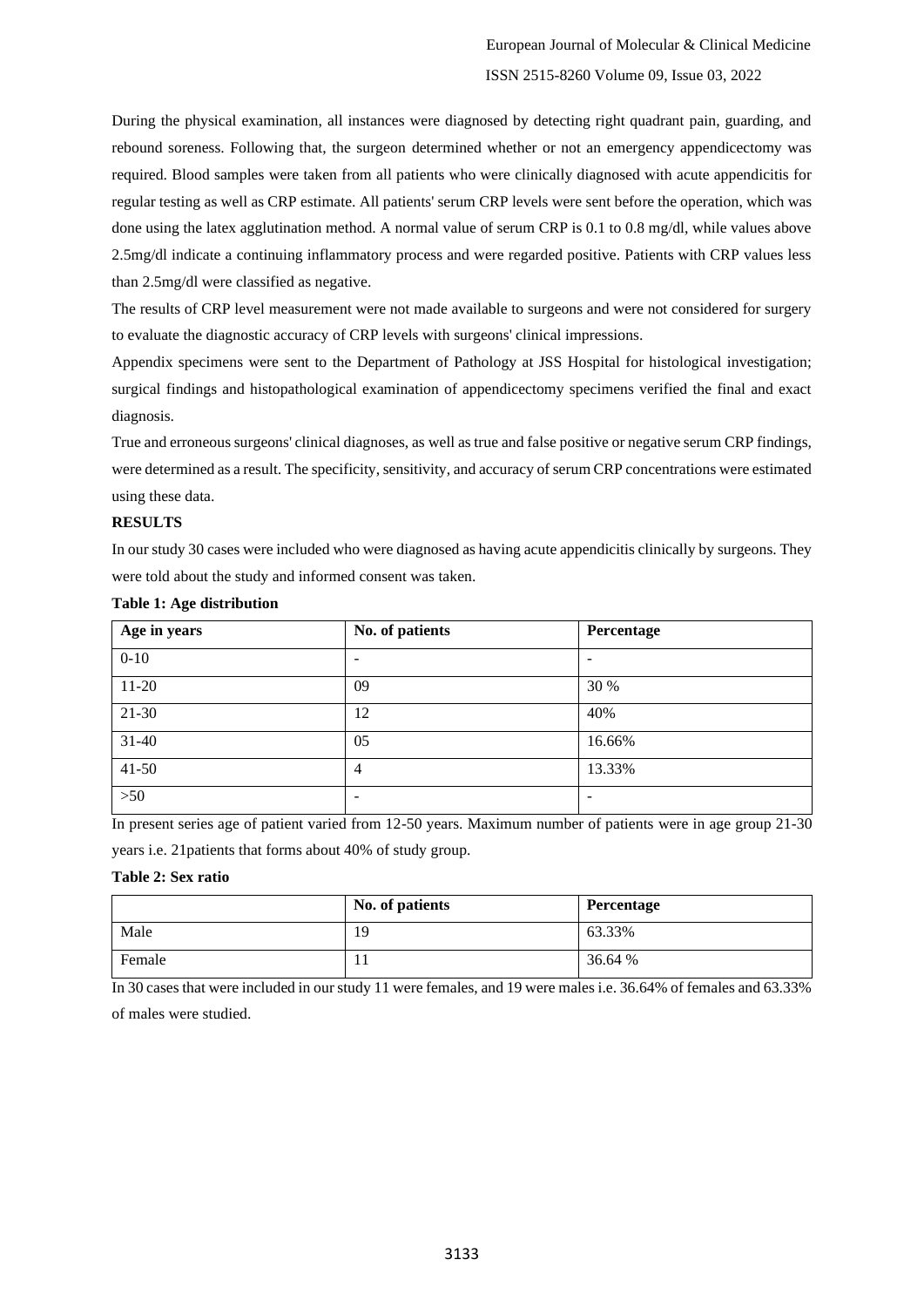# ISSN 2515-8260 Volume 09, Issue 03, 2022

| Signs & symptoms    | No. of patients | Percentage |
|---------------------|-----------------|------------|
| Abdominal pain      |                 |            |
| Right iliac fossa   | 20              | 86.66%     |
| Umbilical           | 04              | 13.33%     |
| Vomiting            | 25              | 83.33%     |
| Fever               | 19              | 63.33%     |
| Diarrhoea           | 2               | 6.66%      |
| McBurney tenderness | 26              | 86.66%     |
| Rebound tenderness  | 21              | 70%        |
| Shifting tenderness | 09              | 30%        |

## **Table 3: Signs and symptoms Clinical features**

• All the patients in our study presented with pain abdomen i.e.100%. Most common site of pain being right iliac fossa (86.66%).

- Fever as a presenting complaint was present in 19 patients (63.33%)
- Vomiting as presenting complaint was seen in 83.3% of patients (25 study patients)
- In 86.66 % of patients McBurneys point tenderness noted. Rebound tenderness noted in 80% of patients. Shifting tenderness was noted in very few patients. Only 20% of patient showed shifting tenderness.

# **Table 4: Position of appendix**

| <b>Position of appendix</b> | No. of patients | Percentage |
|-----------------------------|-----------------|------------|
| Retrocaecal                 | 22              | 73.33%     |
| Pelvic                      | 8               | 26.66%     |
| Paracaecal                  | 5               | 16.66%     |
| Sub-caecal                  |                 | 3.33%      |
| Preilial                    |                 | 3.33%      |
| Post ilial                  |                 | 3.33%      |

Per operatively most common position of appendix was found to be retrocaecal in 30 patients, which form 73.33% of our study patients.

- It corresponds to the most common site of appendix anatomically.
- Next common position was pelvic and it formed 20% of total study cases.
- Other sites such as paracaecal, subcaceal, preilial, post ilial were found to be least common positions in our study.

### **Table 5: Histopathology results**

| <b>Histopathology of appendix</b> | No. of patients | Percentage |
|-----------------------------------|-----------------|------------|
| Normal histology                  |                 | 16.66%     |
| Ac. Suppurative                   | 24              | 80.0%      |
| Ac.catarrhalm                     | 4               | 13.33%     |
| Ac gangrenous                     |                 | 16.66%     |

In our study the appendix specimen was sent for histopathological examination to Department of Pathology, JSS

Hospital, Mysore. Out of 30 patients, 5 patients had normal histopathological picture of appendix so our negative appendicectomy rate was 16.66%.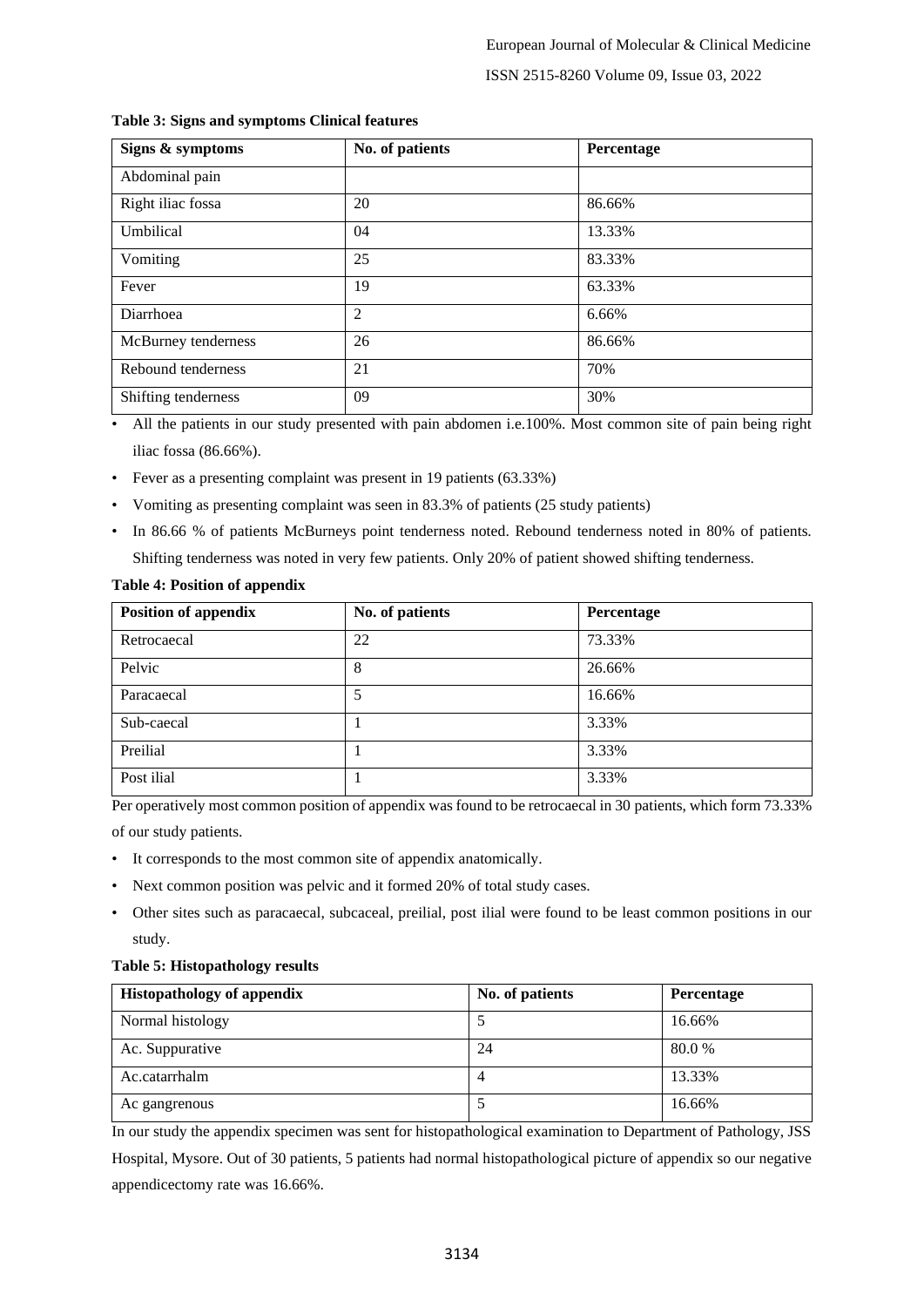Histopathologically 16.66 % of patients had acute suppurative appendicitis. Remaining patients showed either acute catarrhal or acute gangrenous type of appendicitis.

| <b>CRP</b> level | <b>CRP</b> test          |                 |                 |                 |              |
|------------------|--------------------------|-----------------|-----------------|-----------------|--------------|
|                  | <b>True</b>              |                 | False           |                 | <b>Total</b> |
|                  | <b>Positive</b>          | <b>Negative</b> | <b>Positive</b> | <b>Negative</b> |              |
| Elevated         | 24                       |                 |                 |                 | 25           |
| Normal           | $\overline{\phantom{0}}$ | 3               |                 |                 |              |
|                  | 27                       |                 | 2<br>J          |                 | 30           |

**Table 6: Correlation between CRP levels and histopathological findings**

In present series 25 patients had elevated serum CRP level (>2.5 mg/dl) which is 86% of total study group. In these patients only one patient had high serum CRP level inspite of normal appendix that was proved histologically. The cause of raised serum level of CRP in this patient was mesenteric lymphadenitis which was found preoperatively.

5 patients had normal serum CRP values i.e. 16.6% of patients. In these patients 3 i.e. 85.7% had normal appendix on histopathological examination, whereas in 1 patient it was proved by histopathological examination that appendix was inflammed even though levels of CRP was normal in serum.

In our present study 90% of the CRP tests done are true whether level was raised or it was normal only 3(10%) of the tests done for CRP level estimation gave false report.

# **DISCUSSION**

In study of "C-reactive protein as a diagnostic parameter in acute appendicitis  $- A$  double blind study", the diagnostic value of serum CRP levels in patients with clinically suspected acute appendicitis was investigated.

Emergency appendicectomy was done on patients with acute appendicitis based on clinical impression of the surgeon. After the study it is noted that negative appendicectomy rate was 14%.

In our study serum CRP level was elevated in 90 % of the patients and this rate corresponds to study done by Abu et al 2004 where CRP levels were elevated in 85.7% of patients with acute appendicitis,[7] also with study done by Afsar et al where 90% of patients had elevated CR P levels. But in contrast to our study according to Mikaelson et al and Tmompson et al elevation.<sup>[8,9,13]</sup>

In our study of serum CRP levels were found in only 47% and 72% of patients respectively.

Serum CRP levels increases after the onset of inflammatory pathology, so the levels might be normal until about 12hrs after the onset of symptoms of acute appendicitis.<sup>[11]</sup> So the time interval between the appearance of symptoms and the actual testing of serum CRP levels had some bearing on the result shown by Mickaelson et al and Calder et al in their studies.<sup>[10,13]</sup>

According to our study the sensitivity and specificity of serum levels in diagnosis ofacute appendicitis is comparable to the results given by other researchers.

So it is derived from different studies that serum CRP test is highly sensitive andspecific in making diagnosis of patients who truly had acute appendicitis.

In our study predictive accuracy of serum CRP estimation test for positive test is90 % and for negative test is 80  $\%$ .

• Errickson et al showed in their study that predictive value for positive test is 99.44% and negative predictive value of 96.79%.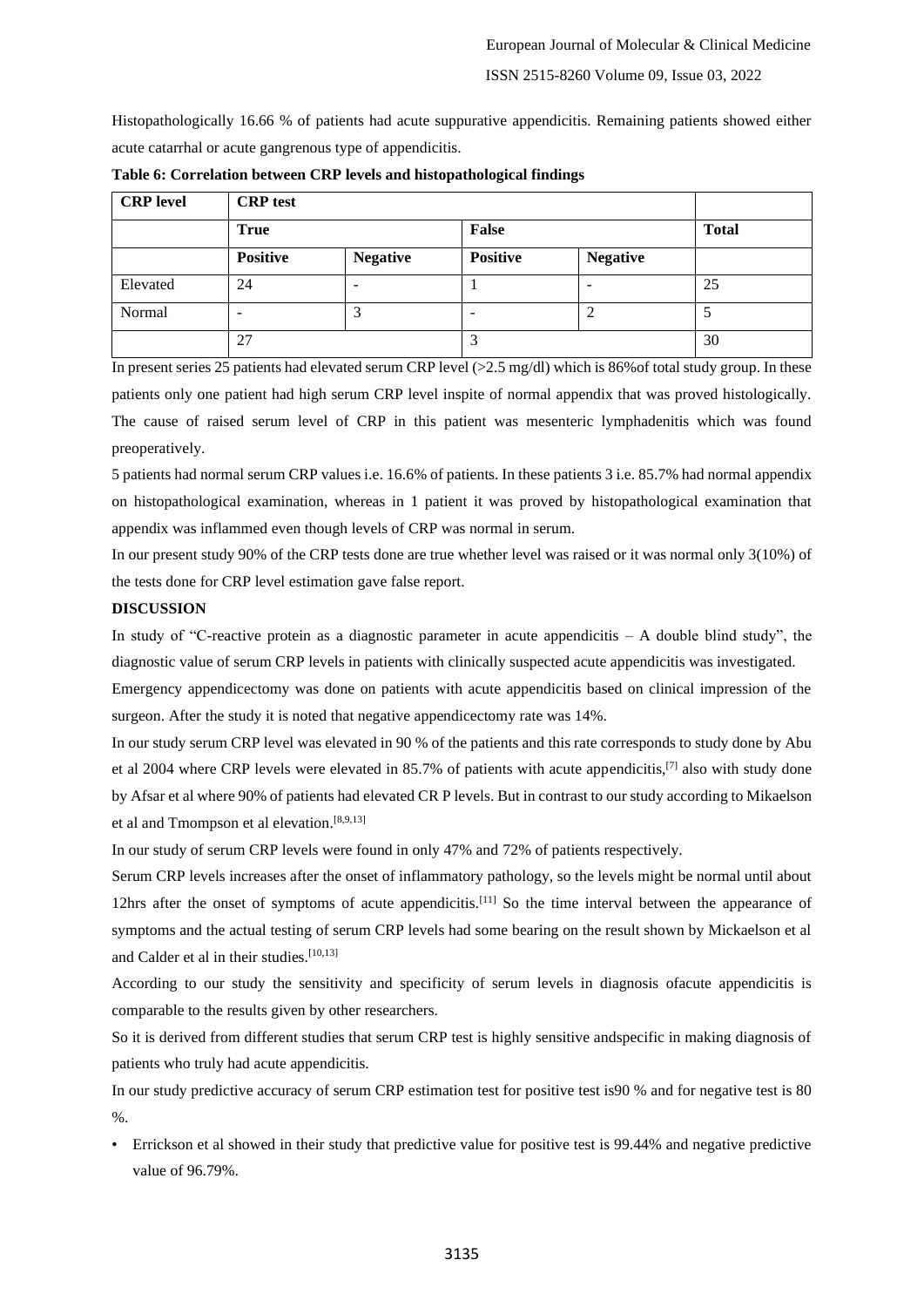• In our study surgeon's clinical diagnosis was correct in 25 patients i.e. in 83.30% of patients, whereas the serum CRP estimation test was true in 27patients that is 96% of patients.

This distinction underlines the importance of preoperative serum CRP measurement in the clinical diagnosis of acute appendicitis.

According to our statistical study, if we had used serum CRP levels to decide whether to do appendicectomies, six unnecessary appendicectomies may have been averted, as well as substantial morbidity and economic burden on the patient and our health system. As a result, serum CRP estimation does not diminish the relevance of a professional surgeon's clinical diagnosis but rather complements it.

### **CONCLUSION**

There is no question that a surgeon's clinical diagnosis based on time-tested clinical indicators is useful in detecting acute appendicitis. However, elevated serum CRP levels support the surgeon's diagnosis, reducing the possibility of misdiagnosis due to unusual presentations. furthermore, in patients with suspected acute appendicitis, a normal preoperative serum CRP level is most often related to a normal appendix on histological inspection. As a result, a normal blood CRP level 12 hours after the onset of symptoms should be used as a foundation for deferring surgery to reduce the rate of negative appendicectomies and also to reduce the burden on both the patient and the health system.

## **Acknowledgment**

The author is thankful to Department of General Surgery for providing all the facilities to carry out this work.

### **REFERENCES**

- 1. Gray's anatomy-The Anatomical Basis of Clinical practice Susan Standring (Ed); 39th ed; Elsevier Churchill Livingstone; 2008; p 1366-7.
- 2. Zuidema: Shackelford's Surgery of the Alimentary Tract, 5th ed.
- 3. Bernard M Jaffe and David H.Berger ; The appendix; In: Schwartz's principles of surgery; F.Charles Brunicardi, MD, FAS (Ed); 9th edition; Mc Graw Hill; 2010; p1073-90.
- 4. DouglasS.smink/DavidI.soybel; Appendix and appendectomy; In Maingot'sabdominal operations; Michel J, Zinner (Ed); 11th ed; McGraw-Hill; 2007; pp. 589-608.
- 5. Schumpelick V, Dreua B, Ophoff K et al. Appendix and caecum: Embryology, anatomy and surgical applications. Surg Clin North Am 2000;80:295-318.
- 6. John Maa, MD, Kimberly S, Kirkwood, MD. The Appendix. In: Sabiston text book of surgery: Courtney M. Townsend (Ed); 18th ed; Saunders; 2008. I:1333- 46.
- 7. Albu E, Mifier BM, Choi Y, Lakhanpal S, Murthy RN, Gerst PH. Diagnosticvalue of C-reactive protein in acute appendicitis. Dis Colon Rectum. 1994 Jan;37(1):49-51.
- 8. Asfar S. Safar H, Khoursheed M, Dashti H, al-Bader A. Would measurement of C-reactive protein reduce the rate of negative exploration for acute appendicitis? J R Coil Surg Edinb. 2000 Feb;45(1):21-4.
- 9. Thompson MM, Underwood MJ, Dookeran KA, Lloyd DM, Bell PR. Role of sequential leucocyte counts and C-reactive protein measurements in acute appendicitis. Br J Surg. 1992 Aug;79(8):822-4.
- 10. Calder JD, Gajraj H. Recent advances in the diagnosis and treatment of acute appendicitis. Br J Hosp Med 1995;54:129-33.